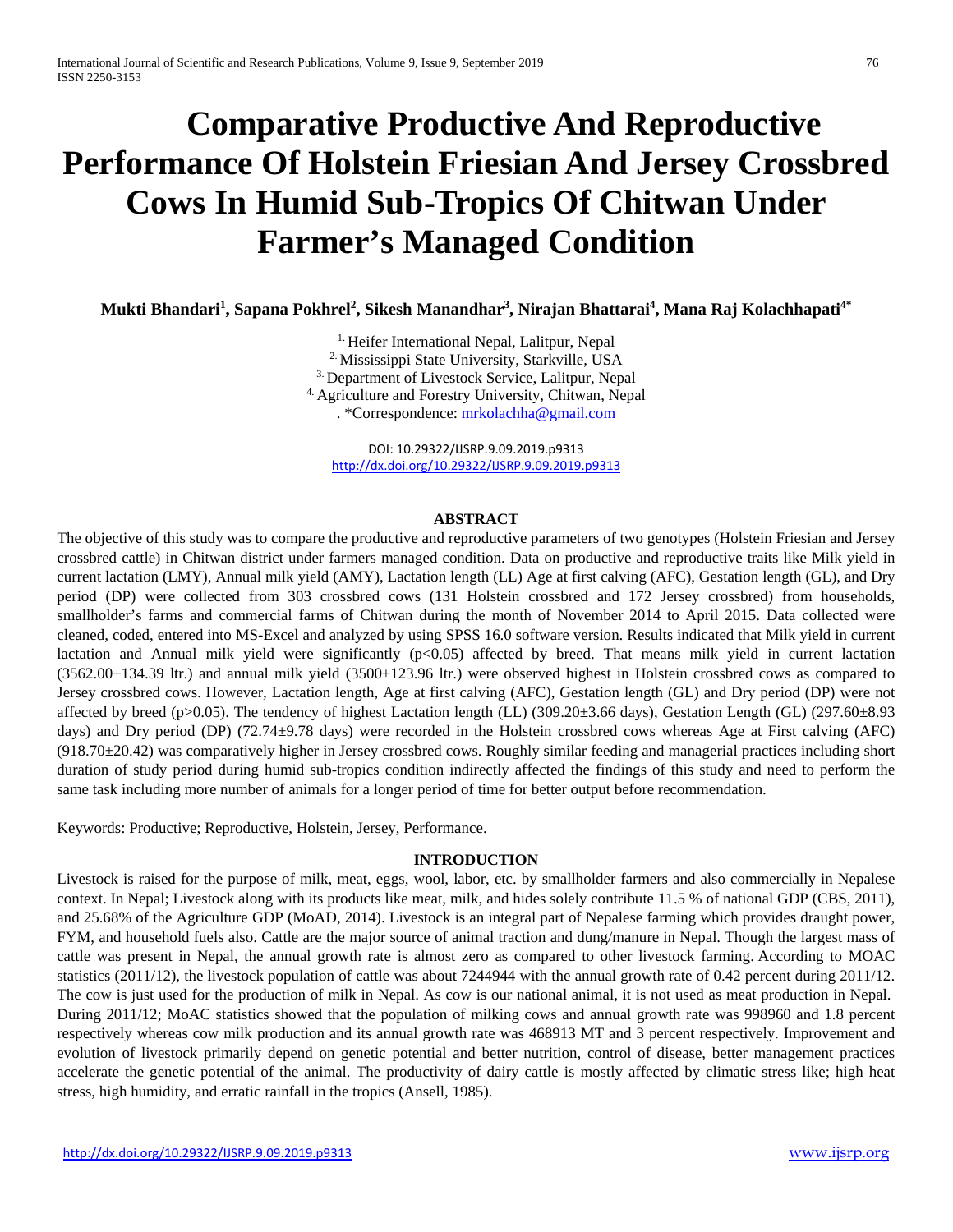International Journal of Scientific and Research Publications, Volume 9, Issue 9, September 2019 77 ISSN 2250-3153

Overall productive parameters are directly related to the reproductive parameters and a better environment is always necessary for the expression of the capability of animals. Any alteration in the environment seriously influences productivity via disturbing reproductive performances (Haque et.al. 2011). Hence, this study was carried out to compare the major important productive and reproductive traits of Holstein and Jersey crossbred cows in Humid subtropics of Chitwan under farmers managed condition. As the pheno-genetic evaluation of cattle breed has been scarcely estimated in Nepal, this study will estimate the best productive and reproductive traits and makes easy in arranging the suitable strategies for genetic improvement of cattle.

## **MATERIALS AND METHODS**

The study was conducted in Chitwan district and the site was majorly situated in Khairahani Municipality, Chitrawan Municipality, Bharatpur Municipality, Narayani Municipality and Divyanagar VDC of Chitwan district. According to the Department of Hydrology and Meteorology Nepal, the study area was located in an altitude of 141-1943 masl with a temperature range of  $18^{\circ}$  C- 32.2<sup>0</sup> C. The data were collected from the smallholder's farms and households in the above-mentioned area during the month of November 2014 to April 2015. The information on the productive and reproductive performances of 303 cows of two genotypes was collected for this study. The experimental animal was divided into two genetic groups according to their genetic compositions, such as Jersey crossbred and Holstein crossbred. Management of herd and feeding in the smallholder's farms and households were roughly uniform throughout the year. As per the availability of grazing area, both the grazing and stall feeding was done all over the year. In the farms and households, cattle were provided with the concentrates feed twice a day. Concentrates mostly include wheat bran, rice bran, oil cakes (Mustard), salts and readymade pellet feeds in some commercial farms. Fodder/forages/grasses like Oat, Ipil (Lucaena species), Melia, Napier etc. were cultivated by the peoples in such area and provided to the cattle during its availability. Traits mostly closer with production and reproduction were focused for analysis like; Lactational Milk Yield (LMY), Annual Milk Yield (AMY), Lactational Length (LL), Age of Firs Calving (AFC), Gestation Length (GL) and Dry Period (DP). The collected information was entered into MS-Excel then coded and analyzed by using SPSS 16.0 version. Results obtained after analysis were compared and then identified the approximately better performance showing genotype for the recommendation.

#### **RESULTS AND DISCUSSION**

## **Milk Yield (MY)**

The least-square means of Lactational Milk Yield (LMY) and Annual Milk Yield (AMY) inclusive of SE for both breeds are presented in table 1. The result showed that higher LMY (3562.00±134.39 ltrs.) was recorded in the HF crossbred cattle as compared to the Jersey crossbred cattle (2968.00±104.30 ltrs.). The highest AMY was also observed in Holstein crossbred (3500±123.96 ltrs.) and the lowest AMY was recorded in Jersey crossbred (3029.00±96.20 ltrs.). The least-squares analysis of variance showed that LMY and AMY were significantly affected by breed ( $p<0.05$ ). That means genotype had a significant effect on lactational and annual milk production where annual milk yield was adjusted to 305 days of the standard lactation period. Milk yield of Holstein crossbred cows that obtained from the present study was almost similar with the findings of Haq et. al. 1993 (3643.28±121.26 ltrs.) which was performed in Kaspur, Pakistan during 1985-1991 in Friesian cattle. Sattar et. al. (2005) reported the lower milk yield in Friesian cattle as compared to the current findings of milk yield. Palladino et. al (2010) reported the higher milk yield (4422.50±161.65 ltrs.) in Jersey cattle under grazing conditions as compared to present findings. The fluctuations in the Milk yield is due to breeds, parity differences, LL, herd, climate, and few managerial practices.

## **Lactational Length (LL)**

The Least square means of Lactation Length (LL) along with standard error was presented in Table 1. The result showed that the tendency of highest LL (309.20±3.66 days) was found in the Holstein crossbred cows whereas comparatively lowest LL (300.70±2.84 days) was observed in Jersey crossbred cattle. Analysis of Variance showed that breed had no significant effect (p>0.05) on lactation length. The estimates of the LL of Holstein crossbred cows of the present study were almost similar to the findings of Dabduab and Misra (1988) where they reported average LL of 303.2 days for pure-bred Friesian in Iraq. Perez and Ronda (1983) reported the higher LL (315±17.9 days) in Indian HF cattle as compared to the present findings. Gogoi et. al. (1993) recorded the bit highest lactation length in Jersey cattle in the hill country of Sri Lanka. However, LL greater than 305 days will hinder the calving interval and quite bit higher least square mean for LL observed in HF crossbred cattle in the present study shows that HF cows were not dried off at the proper time and continued to milk for bit extended period.

Table 1. Least Square means along with SE of Productive parameters of HF and Jersey crossbred cattle in humid sub-tropics of Chitwan under farmers managed condition (2014/2015).

| <b>Breed/Genotype</b> | <b>Productive Parameters</b> |            |             |
|-----------------------|------------------------------|------------|-------------|
|                       | $LMY$ ( $ltrs$ )             | AMY (ltrs) | $LL$ (days) |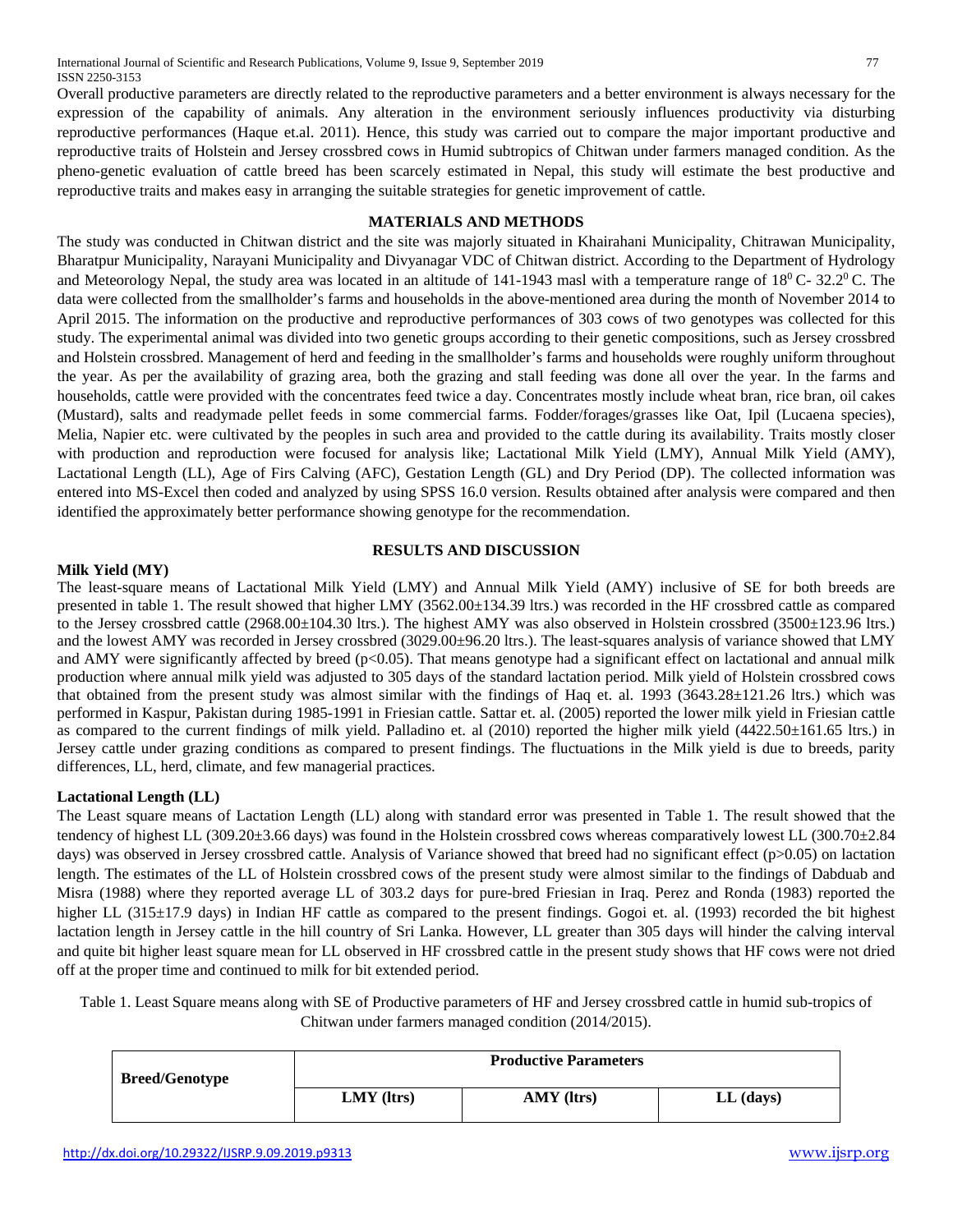| <u>.</u>         |                      |                      |                   |  |
|------------------|----------------------|----------------------|-------------------|--|
| HF crossbred     | $3562.00 \pm 134.39$ | $3500.00 \pm 123.96$ | $309.20 \pm 3.66$ |  |
| Jersey crossbred | $2986.00 \pm 104.30$ | $3029.00+96.20$      | $300.70 \pm 2.84$ |  |
| Sig.             | N                    | N                    | <b>NS</b>         |  |

Where; S=Significant, NS=Non-Significant

# **Age at First Calving (AFC)**

The Least square means of Age at First Calving (AFC) inclusive of SE was presented in Table 2. Analysis of Variance showed there is no significant difference ( $p>0.05$ ) on AFC between both genetic groups. However, the tendency of shorter AFC ( $901.70\pm26.31$ ) days) was observed in the Holstein crossbred cattle whereas analogously highest AFC (918.70±20.42 days) was recorded in Jersey crossbred cattle. Sandhu et. al. (2011) reported the almost similar finding of AFC (894.74±13.11 days) of Holstein crossbred cattle as compared to the present findings. Higher AFC (1237±0.00 days) were reported by Morsi et. al. (1986) in Friesian heifers. In the case of Jersey heifers, Njubi et. al. (1992) reported the bit highest AFC (31 months) as compared to the present findings. This fluctuation might be a cause of herd differences and timely mating via heat detection.

## **Gestation Length (GL)**

The Least square means of Gestation Length (GL) together with SE was shown in Table 2. Analysis of Variance revealed that GL was poorly affected (p>0.05) by both genetic group i.e. there are no significant differences on GL between both crossbred cattle. However, the tendency of higher GL (297.60±8.93 days) was recorded in the HF crossbred cattle whereas comparatively lower GL (293.60±6.93 days) was seen in Jersey crossbred cattle. Majid et. al. 1995 also reported a non-significant variation in GL among different genotypes. Rahman et. al. (1987) found a range of GL of 270-285 days which is almost similar with results of present findings.

## **Dry Period (DP)**

The least-square means of Dry Period (DP) along with SE was presented in Table 2. Analysis of variance showed statistically similar (p>0.05) DP for both genetic groups. But, the tendency of DP of HF crossbred cattle was a bit higher (72.74±9.78 days) as compared to the Jersey crossbred cattle (64.24±7.59 days). Abou-Bakr et. al. (2006) reported the lower DP (63.4 days) in Friesian cattle as compared to the DP of HF crossbred cattle in present findings. Hossain and Routledge et. al. (1982) observed the lower DP (57 $\pm$ 29 days) in Jersey crossbred as compared to the DP of Jersey crossbred obtained from present findings. In the present study, the DP of cows were long in comparison with other pure crossbred cows. The variation is mainly due to the genetic fraction of cattle (i.e. genetic purity/percentage alteration cause of improper breeding in some HHs) and hot-humid condition. Relatively, shorter DP is always necessary to get the fruitful advantages from the cattle in commercial farms.

Table 2. Least Square means along with SE of Reproductive parameters of HF and Jersey crossbred cattle in humid sub-tropics of Chitwan under farmers managed condition (2014/2015).

| <b>Breed/Genotype</b> | <b>Reproductive Parameters</b> |                   |                  |  |
|-----------------------|--------------------------------|-------------------|------------------|--|
|                       | AFC (days)                     | GL (days)         | $DP$ (days)      |  |
| HF crossbred          | $901.70 \pm 26.31$             | $297.60 \pm 8.93$ | $72.74 + 9.78$   |  |
| Jersey crossbred      | $918.70 \pm 20.42$             | $293.60 \pm 6.93$ | $64.28 \pm 7.59$ |  |
| Sig.                  | <b>NS</b>                      | <b>NS</b>         | <b>NS</b>        |  |

Where; S=Significant, NS=Non-Significant

## **CONCLUSION**

The results of observed traits were statistically similar between crossbred cattle however, Lactational Milk Yield (LMY) and Annual Milk Yield (AMY) was statistically different. Conclusively, better milk yield including slightly longer Lactation Length (LL) and short Age of first calving (AFC) was observed in the HF crossbred cattle whereas Gestation Length (GL) and Dry Period (DP) tended to lower/shorter in Jersey crossbred cattle in humid sub-tropics of Chitwan under farmer-managed conditions. As feeding and management in the households and commercial farms of study area were roughly similar and short study period during humid subtropics in the scattered area might lead to statistically similar findings except LMY and AMY. To get a better output in productive and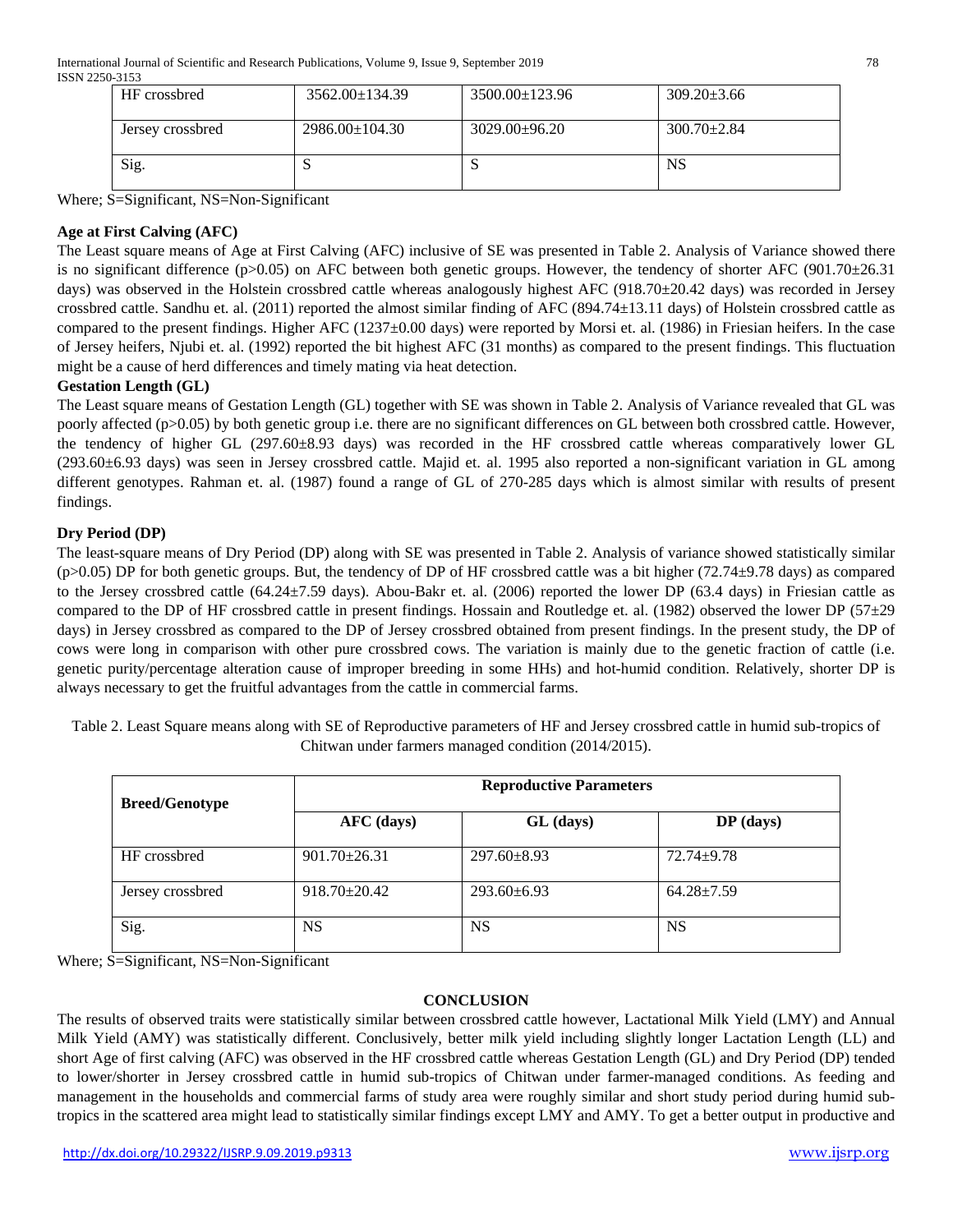reproductive efficiency, proper management and care are genuinely needed in terms of feeding, breeding, housing, and health services.

## **ACKNOWLEDGEMENT**

Institute of Agricultue and Animal Science, Rampur, Chitwan, Nepal is highly acknowledged for provision of fund in accomplishing this research activity.

## **REFERENCES**

Abou-Bakr, S., Alhammad, H. O. A., Sadek, R. R., & Nigm, A. A. (2006). Productive and reproductive characteristics of Holstein cows raised under intensive farming system in Egypt. Egypt J Anim Prod, 43, 91-98.

Ansell, R. H. (1985). Cattle breeding in the tropics. World Anim. Rev., 54: 30-38.

CBS. (2011). Central Bureau of Statistics National Population Census, National Report, National Planning Commission Secretariat, Kathmandu, Nepal.

Dabduab, S. K., & Misra, N. K. (1988). Milk production in pure bred Friesian, Sharbi and crossbreds in Northern Iraq. Mesopotaminia Journal of Agriculture, 20(3), 175-192.

Gogoi, D. N., Goswami, R. N., & Das, D. (1993). First lactation performance of Jersey, Red Sindhi and their F1 cross under the farm condition of Assam. Indian Journal of Animal Sciences (India).

Haq, A. U., Chaudhry, R. A., Rahil, T., Ahmad, N., & Jabbar, R. A. (1993). Reproductive efficiency of Holstein Friesian and Jersey cows maintained at Livestock Experiment Station, Bhunikey (Pattoki), Punjab. Annual report. *Res. Inst. Physiol. Anim. Reprod., Bhunikey (Pattoki), Distt. Kasur, Pakistan*, 24-34.

Haque, M. N., Haque, M. R., Parvin, A., & Hussain, M. M. (2011). Productive and reproductive performance of different Crossbred cattle at Sylhet Govt. dairy farm. Progressive Agriculture, 22(1-2), 47-54.

Hossain, M. A., & Routledge, S. F. (1983). Performance of crossbred and local cattle under village conditions in Pabna district of Bangladesh [milk yield, lactation length, reproductive performance, calf mortality]. In Maximum Livestock Production from Minimum Land, Joydebpur (Bangladesh), 13-18 Feb 1982. DANIDA.

Majid, M. A., Nahar, T. N., Talukder, A. I. and Rahman, M. A. (1995). Factors affecting the reproductive efficiency of crossbred cows. Bangla. J. Livestock Res., 2: 18-22.

MoAC. (2011). Statistical information on Nepalese Agriculture. Ministry of Agriculture and Cooperatives. Singh Durbar, Kathmandu.

MoAD. (2014). Statistical information on Nepalese Agriculture. Ministry of Agricultural Development. Singh Durbar, Kathmandu.

Morsi, M. A., Nigm, A. A., Sadek, R. R., & El-Rawy, A. (1986). Some production characteristics of friesian and jersey cattle in Lybia. Egyptian Journal of Animal production (Egypt).

Njubi, D., Rege, J. E. O., Thorpe, W., Collins-Lusweti, E., & Nyambaka, R. (1992). Genetic and environmental variation in reproductive and lactational performance of Jersey cattle in the coastal lowland semi-humid tropics. Tropical animal health and production, 24(4), 231-241.

Palladino, R. A., Buckley, F., Prendiville, R., Murphy, J. J., Callan, J., & Kenny, D. A. (2010). A comparison between Holstein-Friesian and Jersey dairy cows and their F1 hybrid on milk fatty acid composition under grazing conditions. Journal of Dairy Science, 93(5), 2176-2184.

Perez, B. O., & Ronda, R. (1983). Effect of climatic factors on the service period in Holstein-Friesian cattle. Anim. Breed. Abst, 51, 808.

Rahman, M., Ahmed, N., & Ahmed, A. R. (1987). A comparative study on some productive and reproductive performances of dairy cows at Savar Dairy and Cattle Improvement Farm [Bangladesh]. *Bangladesh Veterinary Journal (Bangladesh)*.

Sandhu, Z. S., Tariq, M. M., Baloch, M. H., & Qaimkhani, M. A. (2011). Performance analysis of Holstein-Friesian cattle in intensive management at dairy farm Quetta, Balochistan, Pakistan. *Pakistan Journal of Life and Social Sciences*, *9*(2), 128-133.